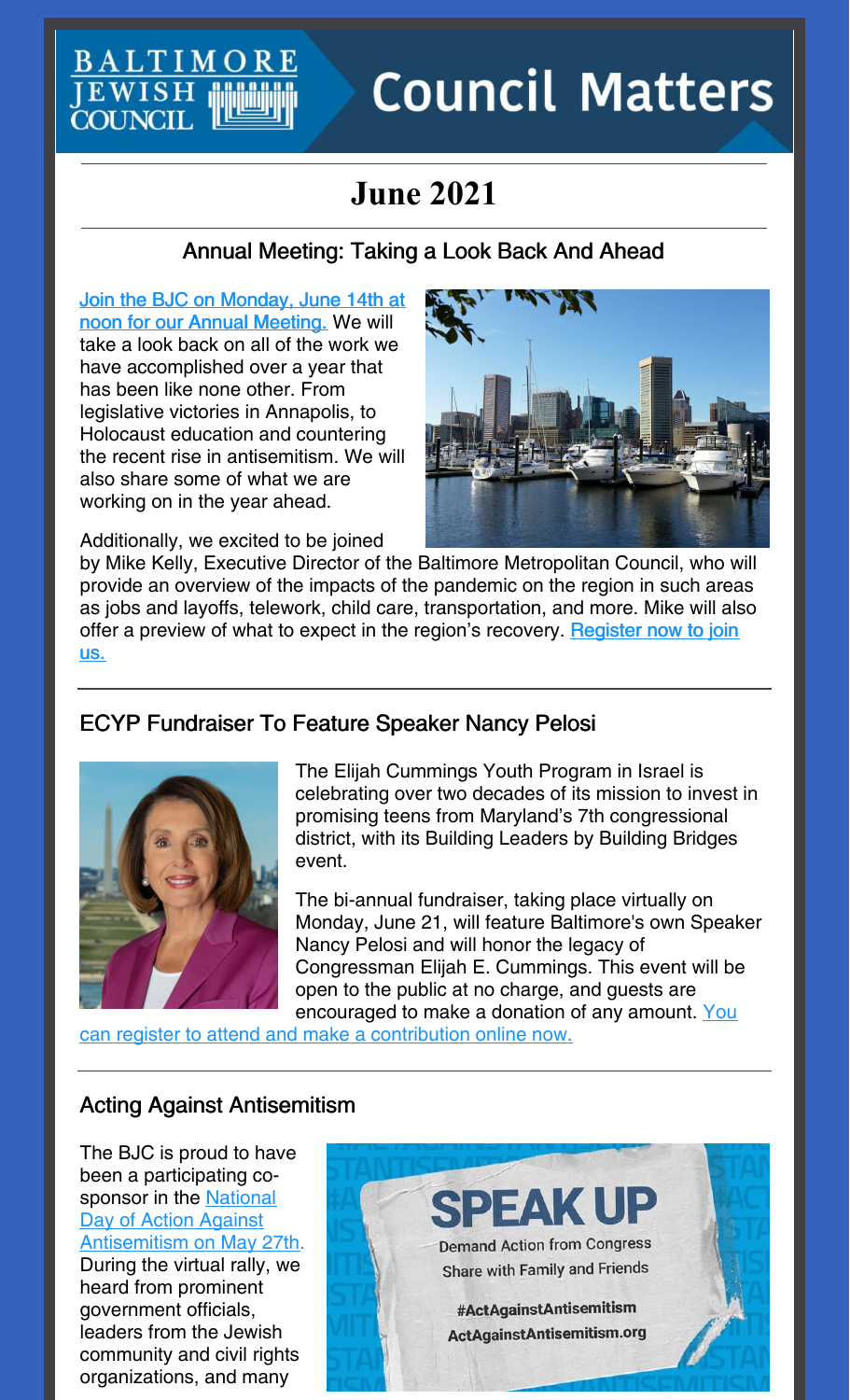others. From the Baltimore community, Rabbi Moshe Hauer opened the rally with a powerful message.

Following the rally, the BJC joined a private briefing with the White House Office of Faith-Based and Neighborhood Partnerships Team to hear an update about steps the Biden administration is taking to combat hate crimes. Thank you to everyone from Baltimore who joined with thousands of people from around the country. [Watch](https://www.actagainstantisemitism.org/) the rally and take steps to demand that Congress take action against antisemitism. #ActAgainstAntisemitism

# Confronting White Supremacy: Yesterday and Today



This month we are partnering with the Jewish Museum of Maryland and the Oregon Jewish Museum and Center for Holocaust Education to present a two-part series exploring the history and enduring impact of white supremacy within the U.S.

The first session, on Tuesday, June 15th, at 7:30 PM, featuring Eric Ward will explore the broad history of white supremacy and consider the connections between antisemitism and white nationalist ideology in the United States. On

Thursday, June 17th, at 7:30 PM, we will join Integrity First for America Executive Director Amy Spitalnick for a critical conversation on how we hold violent extremists [accountable.](https://jewishmuseummd.org/confronting-white-supremacy-yesterday-and-today/) You may learn more about this program and register now.

#### **We Need To Hear From You: Take The BJC Program Survey**

#### The BJC is now conducting an online survey regarding our [programming](https://survey.alchemer.com/s3/6276675/2021-BJC-Events-and-Programs) over the past year. We encourage you to share your thoughts through this quick

survey, about the programming we have offered during the pandemic. The insights and data we collect will help guide our planning for the coming year.

Thanks in advance for your participation.



#### **Support The Associated**

The Baltimore Jewish Council, a proud agency of The Associated: Jewish Federation of Baltimore, depends on the funding it receives from The Associated's Annual Campaign. Now, more than ever in its 100 year history, our Associated network needs your support. Together we are addressing the urgent and critical needs of those most affected by the current coronavirus pandemic while ensuring the health and vitality of our community members through social services and connections to meaningful Jewish experiences. Donate now.

# **Please give [generously](https://payments.associated.org/giving-tuesday)**

# **Upcoming Events & Opportunities**